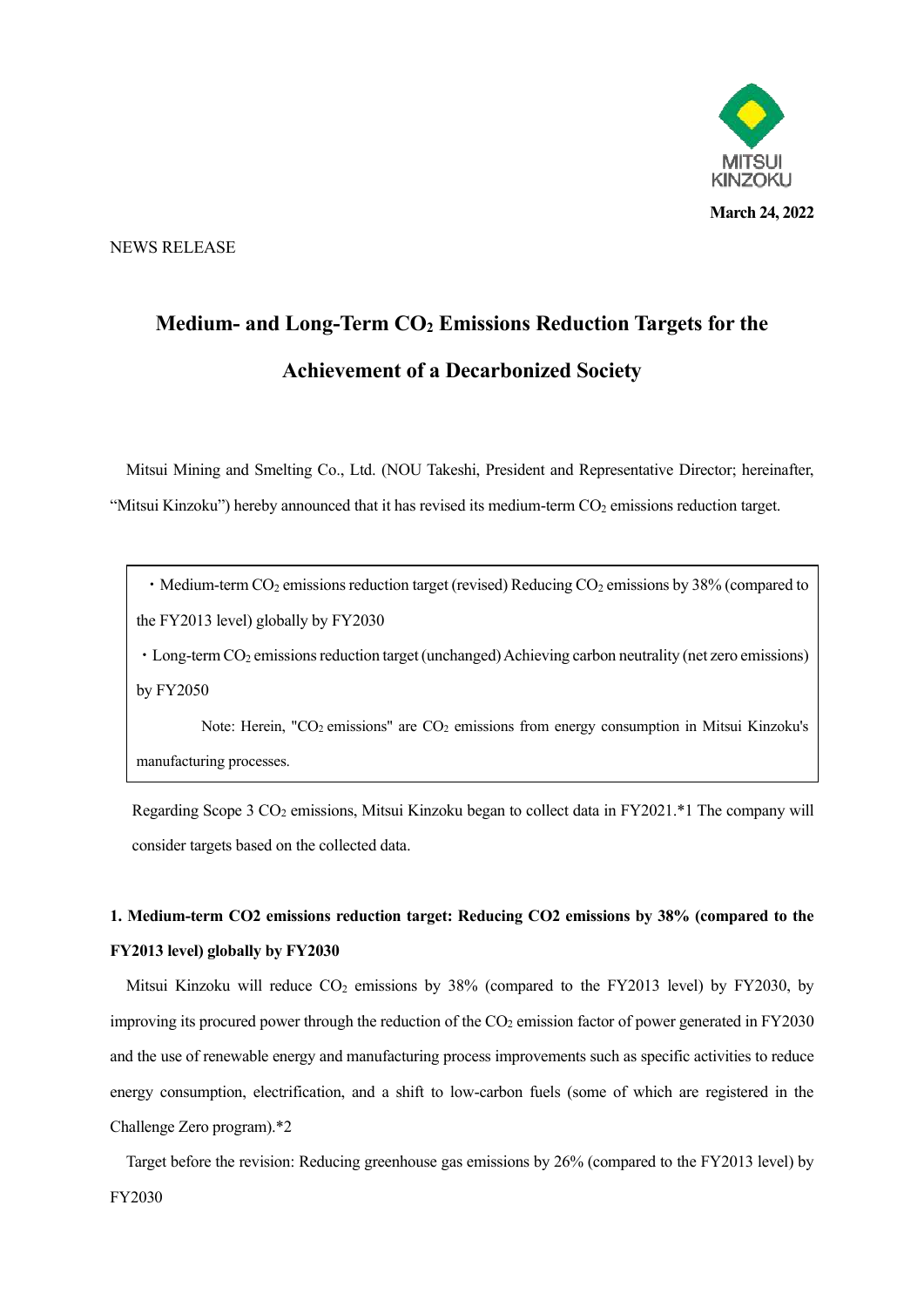# **2. Long-term CO<sup>2</sup> emissions reduction target: Achieving carbon neutrality (net zero emissions) by**

# **FY2050**

Mitsui Kinzoku aims to achieve carbon neutrality (net zero emissions) by FY2050 by proactively utilizing CO<sub>2</sub> emissions-free electricity and fuels, which are expected to become available in the future, and carbonoffsetting technologies such as CCS and CCUS, in addition to continuing reduction of  $CO<sub>2</sub>$  emissions through improvements of manufacturing process and procured electricity.\*3



## **3. Initiatives driving the activities for the achievement of the targets**

(1) Creation of projects to reduce CO2 emissions

Mitsui Kinzoku will take the following initiatives to build a framework the continuing creation of projects for the reduction of  $CO<sub>2</sub>$  emissions, aiming to establish better  $CO<sub>2</sub>$  reduction measures involving manufacturing processes, equipment, and energy conversion.

① Identifying points to be improved through lifecycle assessment (LCA)\*4

During the period of the next Medium-Term Management Plan (2022 Plan) (FY2022 to FY2024), Mitsui Kinzoku will expand LCA across the entire company and quantify  $CO<sub>2</sub>$  emissions by product and by process, to create measures to reduce  $CO<sub>2</sub>$  emissions.

② Building strategies based on TCFD scenario analysis

During the period of the 2022 Plan, Mitsui Kinzoku will expand TCFD scenario analysis all over the company and build strategies and tactics leading to reduction of  $CO<sub>2</sub>$  emissions, from the viewpoint of scenario analysis.

(2) Driving the implementation of projects to reduce  $CO<sub>2</sub>$  emissions

Operation of a system to promote environmental investment using internal carbon pricing (ICP)\*5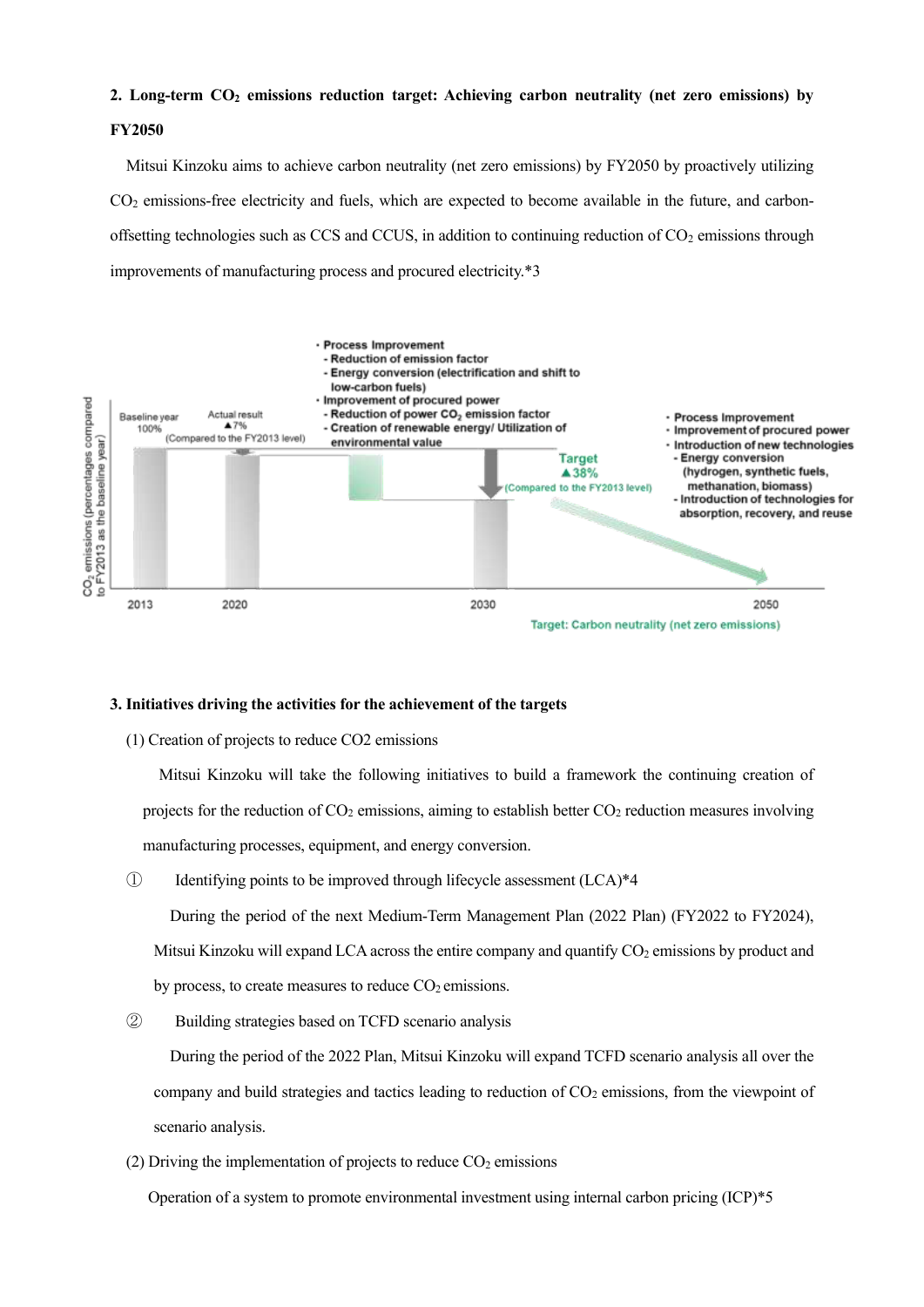Mitsui Kinzoku will promote environmental investment by applying ICP to assess CO<sub>2</sub> reduction effects based on return on investment. Currently, the company is reviewing the details of the system, and it is planned that the system will start operating in FY2023.

A roadmap towards carbon neutrality (net zero emissions) in 2050 summarizing plans to reduce  $CO<sub>2</sub>$ emissions with projects created through the above initiatives will be developed in FY2022. The company will proceed with activities to achieve its targets through a constant review of this roadmap while staying up to date on information about new technology and cost efficiency trends to determine the effective and optimal time for the implementation of measures.

#### [Inquiries]

Corporate Communications Department, Mitsui Mining & Smelting Co., Ltd. TEL: +81-3-5437-8028 E-mail[: PR@mitsui-kinzoku.com](mailto:PR@mitsui-kinzoku.com)

# [Terms]

## \*1: Scope3

Indirect greenhouse gas emissions related to business operators' business activities in the supply chain

# \*2 Challenge Zero

A joint Japan Business Federation (Keidanren) and Japanese government initiative to powerfully publicize and support the innovative actions of companies and organizations toward the establishment of a decarbonized society, a long-term goal of the Paris Agreement, the international framework on climate change.

\*3: CCS(Carbon dioxide Capture and Storage)、CCUS(Carbon dioxide Capture, Utilization and Storage) CCS: Technologies for capturing emitted  $CO<sub>2</sub>$  by separating it from other gases to inject and store it deep in the ground

CCUS: Technologies for using CO<sup>2</sup> separated and stored with CCS for chemical products or fuel

# \*4: LCA (Life Cycle Assessment)

The LCA method is employed to quantitatively assess the environmental impact of finished goods and services throughout their lifecycle (including the collection of raw materials, internal production/processing, use, consumption, and the disposal of the finished goods).